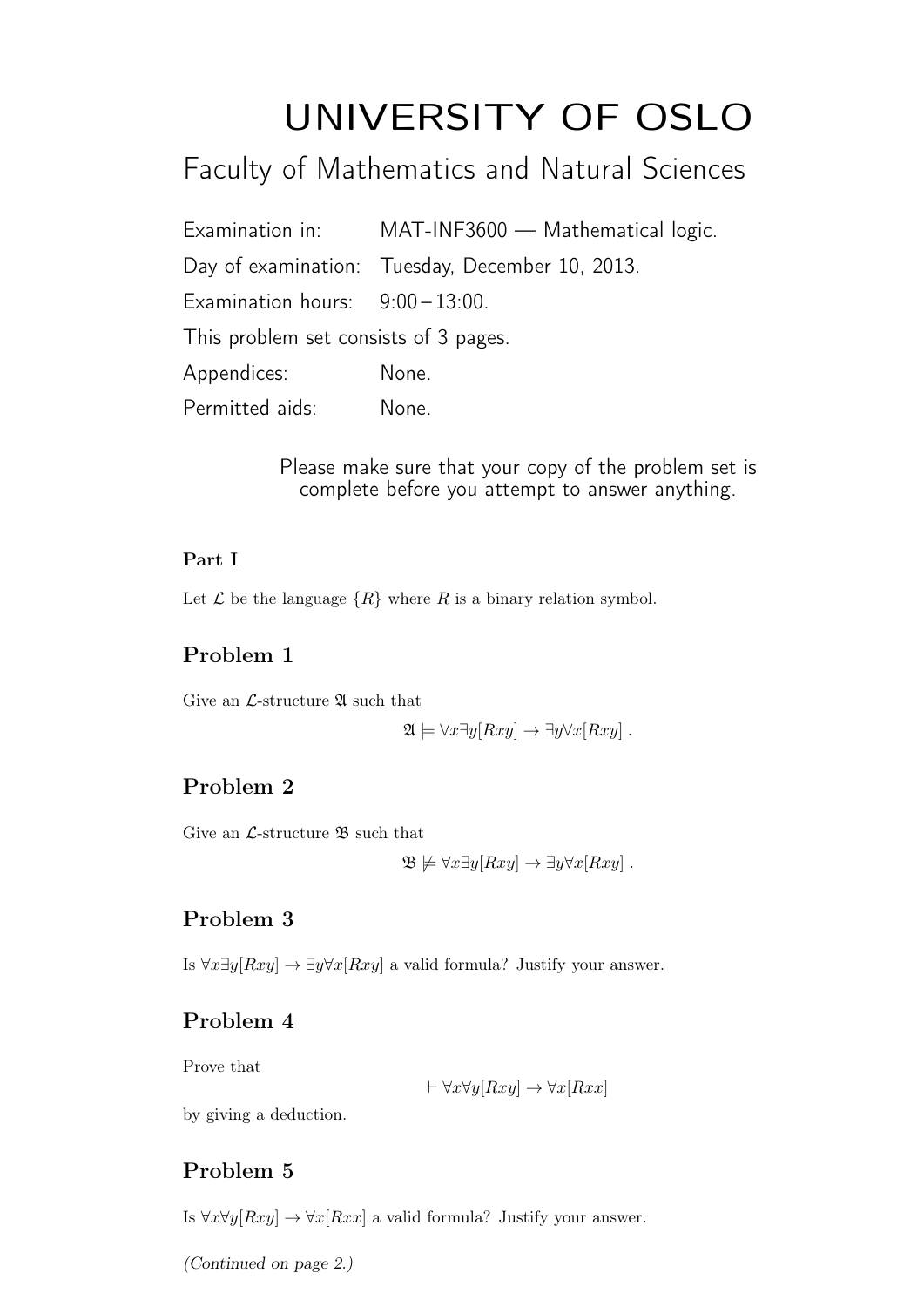#### Part II

Let  $\mathcal L$  be a first-order language, and let  $\mathcal L^{\exists}$  be  $\mathcal L$  extended with fresh (new) constant symbols  $c_1^{\psi}$  $\psi_1^{\psi}, \ldots, c_n^{\psi}$  for each *L*-sentence of the form  $\exists x_1 \ldots x_n[\psi(x_1,\ldots,x_n)]$ . When  $\Sigma$  is a set of *L*formulas, let  $\Sigma^{\exists}$  denote the least set of  $\mathcal{L}^{\exists}$ -formulas such that

- (1)  $\Sigma^{\exists}$  contains all formulas in  $\Sigma$
- (2) for each *L*-sentence of the form  $\exists x_1 \ldots x_n[\psi(x_1,\ldots,x_n)],$  the set  $\Sigma^{\exists}$  contains the  $\mathcal{L}^{\exists}$ formula

$$
\exists x_1 \ldots x_n [\psi(x_1, \ldots, x_n)] \rightarrow \psi(c_1^{\psi}, \ldots, c_n^{\psi}).
$$

Note that (2) requires  $\exists x_1 \ldots x_n[\psi(x_1, \ldots, x_n)]$  to be a sentence, that is, there are no free variables in  $\psi(x_1,\ldots,x_n)$  except  $x_1,\ldots,x_n$ . Furthermore, note that the constant symbols  $c_1^{\psi}$  $y_1^{\psi}, \ldots, c_n^{\psi}$  will occur in one, and only one, formula in the set  $\Sigma^{\exists}$ .

Let  $\mathcal{L}_0$  be the language  $\{P, Q\}$  where P and Q are unary relation symbols. Let

$$
\Sigma_0 = \left\{ \exists xy [Px \wedge Qy], \forall x [\neg (Px \wedge Qx)] \right\}.
$$

#### Problem 6

Give a  $\Sigma_0^{\exists}$ -deduction of  $\exists x [Px]$ .

#### Problem 7

Give a  $\Sigma_0^{\exists}$ -deduction of  $\exists xy[x \neq y]$ . Try to give a full deduction. Do not argue that such a deduction exists by referring to lemmas and theorems in Leary's book.

#### Problem 8

Let  $\xi$  be the formula  $\exists x \exists y [Px \land Py \land x \neq y]$ . Explain why  $\Sigma_0 \not\vdash \xi$ . Explain why  $\Sigma_0 \not\vdash \neg \xi$ .

#### Problem 9

Let  $\mathcal L$  be a first-order language, and let  $\Sigma$  be a set of  $\mathcal L$ -formulas. Prove that  $\Sigma$  has a model if, and only if,  $\Sigma^{\exists}$  has a model.

#### Problem 10

Let  $\mathcal L$  be a first-order language, let  $\Sigma$  be a set of  $\mathcal L$ -formulas, and let  $\phi$  be an  $\mathcal L$ -sentence. Prove that

 $\Sigma \vdash \phi \Leftrightarrow \Sigma^{\exists} \vdash \phi.$ 

You may use the Deduction Theorem and the Completeness Theorem.

(Continued on page 3.)